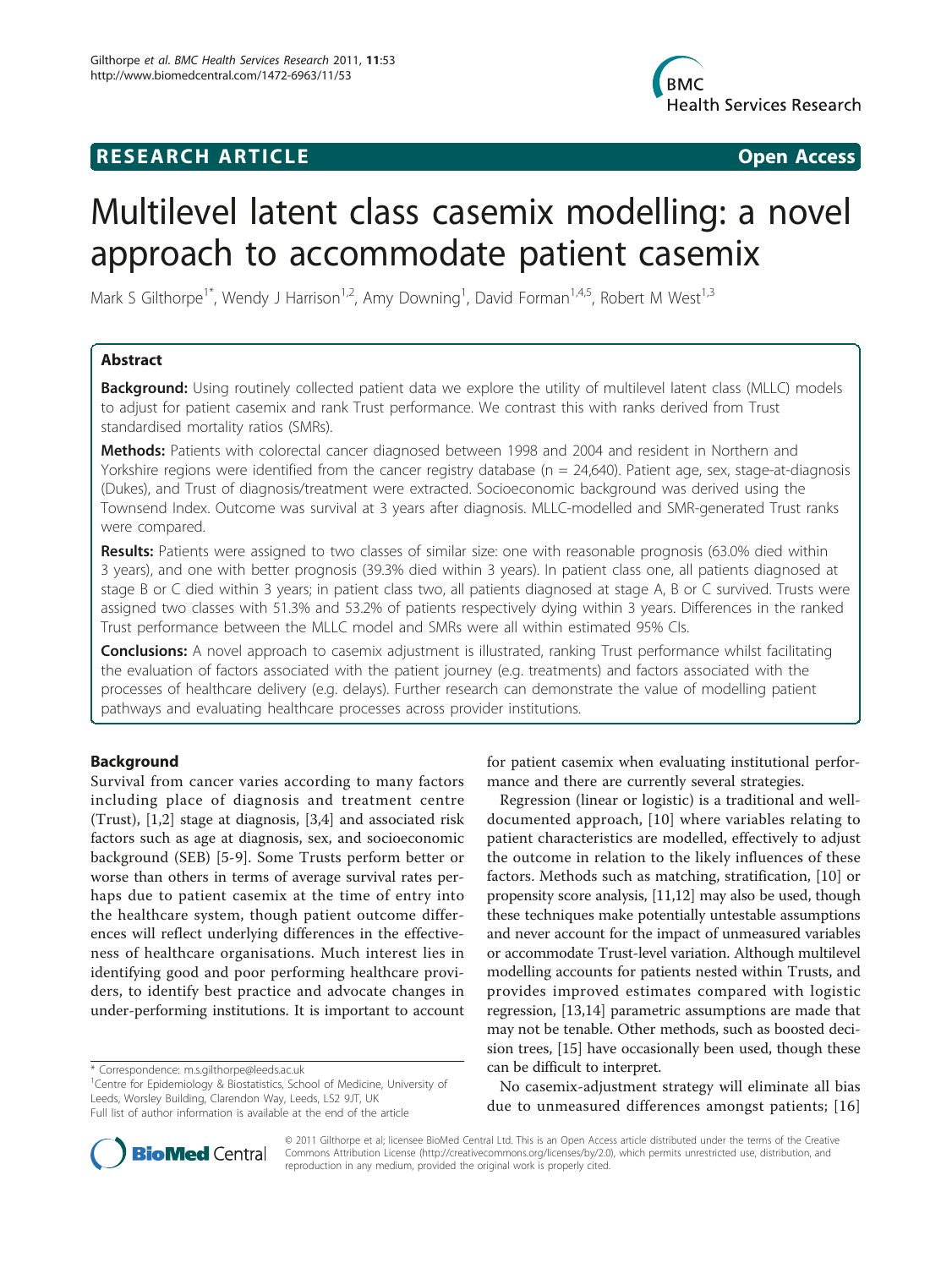some procedures increase bias [[17](#page-5-0)]. Accommodating patient variation through measured variables only is crude: models ought to reflect the uncertainty associated with patient casemix characteristics. Furthermore, casemix adjustment does not account for differences in patient treatments. Failure to capture variation in patient pathways and their consequences may result in over-simplistic interpretation of healthcare processes and consequent outcomes. Models need to accommodate patient casemix, the patient experience, and uncertainty in both.

Multilevel latent class (MLLC) modelling is proposed to: (i) adjust for patient casemix whilst accommodating uncertainty surrounding unrecorded patient characteristics; (ii) adjust for patient pathways in terms of the delivery of appropriate healthcare (e.g. treatments); and (iii) differentiate patient outcomes in relation to institutional process characteristics (e.g. delays to treatment). To demonstrate and validate all three steps simultaneously is challenging. The first of these is explored here. We contrast the MLLC model ranking of Trust performance with that of ranks derived from calculating Trust standardised mortality ratios (SMRs). To illustrate our methodology, we study routine data on colorectal cancer patients from a large UK health region.

## **Methods**

## The illustrative colorectal cancer dataset

Patients with colorectal cancer (ICD10 [[18\]](#page-5-0) codes C18, C19 and C20) diagnosed between 1998 and 2004 and resident in the Northern and Yorkshire regions were identified from the Northern and Yorkshire Cancer Registry and Information Service (NYCRIS) database. Patient age, sex, tumour stage at diagnosis (using the Dukes classification [[19\]](#page-5-0)), Trust of diagnosis/treatment, and whether or not the patient received treatment were extracted. Initial data extraction yielded 26,455 unique patient records. Socioeconomic background (SEB) was defined at the 2001 enumeration district level of residence (super output area) using the Townsend Index [[20](#page-5-0)] and matched to patients using postcode. The primary outcome was dead or alive three years following diagnosis, which is clinically meaningful since colorectal cancer has a median survival of approximately three years and survival to three years is often considered for policy reasons.

An area deprivation score could not be obtained for one case. Patients with age at diagnosis greater than 100 years (7 patients) and patients identified by death certificate only (364; 1.4%) were excluded. Some patients had multiple diagnosis codes and for patients attending more than one hospital (16,549; 63%), the location of the most recent Trust with a relevant diagnosis code was recorded as the diagnostic/treatment centre, as this provided the latest staging information. For patients who did not have a relevant diagnosis code for any Trust visits (220; 0.83%), the location of their first Trust visit was taken as the diagnostic/treatment centre. Some 1,239 (4.7%) patients were excluded as their diagnostic centres were outside the NYCRIS region. Following exclusions, 24,640 (93%) of the identified patients remained for analysis.

## Statistical methods

Latent class analysis (LCA) is well established within single-level regression analysis. Also known as *discrete* latent variable modelling, or mixture modelling, one determines a number of latent classes, or subgroups, the optimum choice of which is typically informed by loglikelihood statistics. The Bayesian Information Criterion (BIC), [[21\]](#page-5-0) the Akaike Information Criterion (AIC), [[22](#page-5-0)] and changes in log-likelihood (LL) are used as model-fit indicators, though models might also be selected on the basis of interpretation [[23\]](#page-5-0). Model parameters of each latent class are determined empirically, along with their contribution to the outcome distribution. LCA models are useful where subtypes are sought and one wishes to model uncertainty surrounding class membership, since observations may belong to all classes, with probabilities determined empirically. LCA thus reflects the uncertainty associated with a limited number of predictors when determining subtypes of outcomes. The proposed LCA models are multilevel because patients are nested within diagnostic/treatment centres (Trusts). LCA extends to a multilevel setting by incorporating discrete latent variables at all levels of the hierarchy. For the colorectal cancer data, latent classes at the patient level model uncertainty surrounding affiliation to patient subgroups and latent classes at the Trust level model Trust variation. The modelling strategy was to determine patient-level latent classes (having included patient-level covariates) with Trust-level variation accommodated initially by a *continuous* latent variable. With patientlevel subtype structure fixed, Trust classes were then sought by switching the Trust-level latent variable from continuous to categorical. A minimum of two Trust classes was required to exhibit discretised Trust class differences in patient outcomes.

The proposed modelling strategy builds upon work originated by Downing *et al.*, [[24\]](#page-6-0) where multilevel LCA circumnavigated potential bias due to the 'reversal paradox' when adjusting for confounders on the causal path between exposure and outcome [[25\]](#page-6-0). We have no such concerns here, since we are not seeking inference of any exposure nor confounder adjustment: rather, we seek to optimise outcome *prediction* by modelling patient characteristics to accommodate casemix differences. Consequently, all available covariates for which there was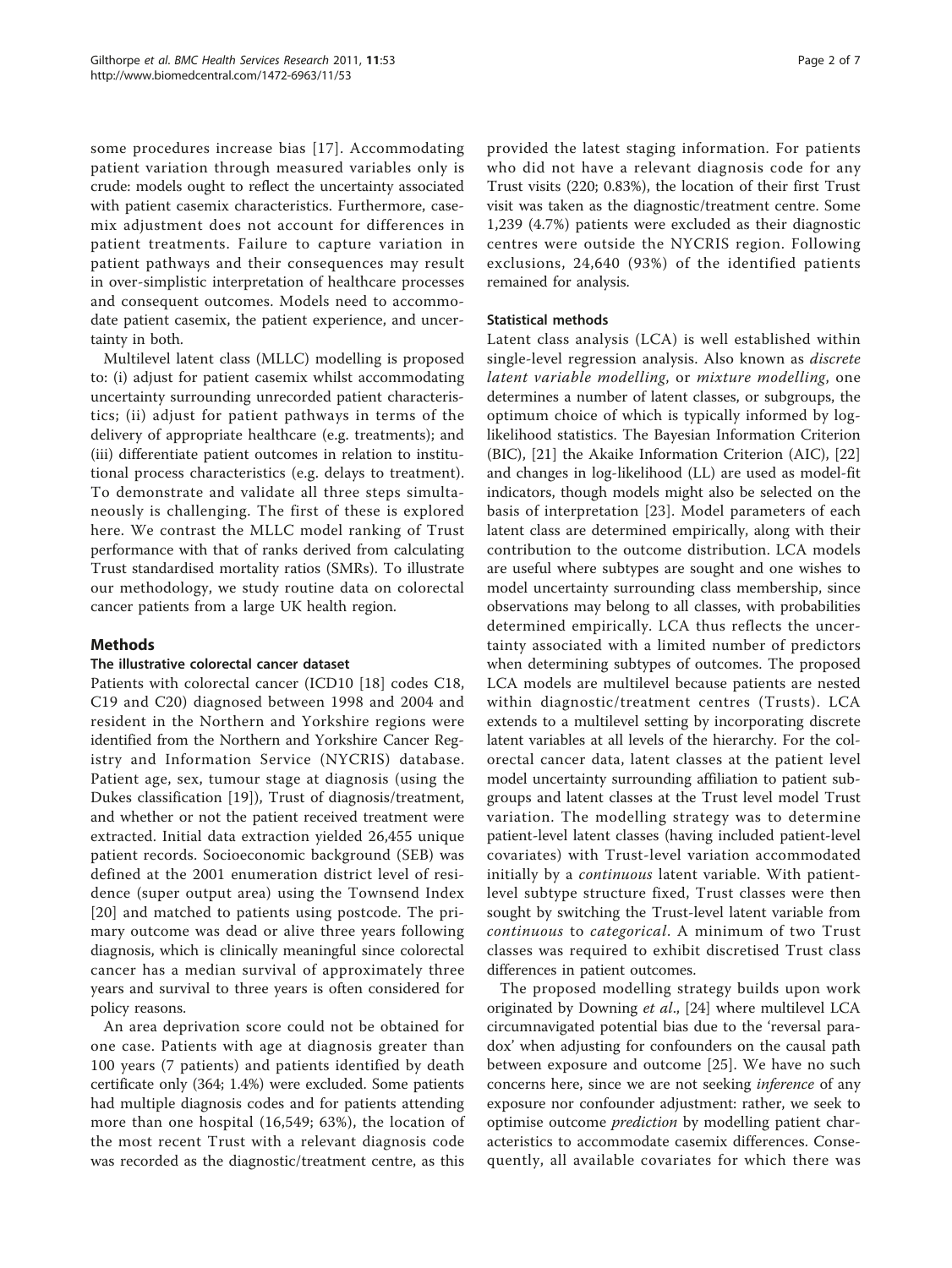complete data (age, sex, and SEB) were considered by the modelling process, along with stage at diagnosis (coded A to D for increasing severity and missing coded X). Stage was included despite a degree of missing data (13.1%), because it is known to influence survival, [[3,4](#page-5-0)] and a missing category was conveniently added. Although additional patient variables were available, such as time-to-first-treatment and treatment-received, these had substantial incomplete data that would question their utility and were therefore not used. Patient age at diagnosis and Townsend score (SEB) were continuous measures; age was centred on the study mean (71.5 years) and SEB was centred on the population mean of zero (study mean was -0.040). Both covariates exhibited a non-linear relationship with 3-year survival, so a quadratic term for age was included in the model; and by 'trimming' the tails of *SEB* (assigning rare values  $> \pm 5.0$ as  $\pm$  5.0), it was possible to avoid higher order terms for Townsend score. The model is described in the Appendix.

SMRs were calculated for each Trust (standardised by age, sex, deprivation and stage) and a scaled difference from 'SMR = 1' was determined for each Trust by dividing by the square root of the Trust size. For both the SMRs and the MLLC models, 200 bootstrapped datasets were generated and each was analysed in the same manner to determine 95% confidence intervals (CIs). We used MLLC to calculate absolute differences in Trust effects on the log odds scale (with patient-level values aggregated to the Trust level) before ranking in order of 'best' to 'worst' survival, to compare with the ranks generated from the Trust SMRs. For data manipulation, summary statistics, tabulation, and charts, Stata was used; [[26](#page-6-0)] for latent variable models, LatentGold [[27](#page-6-0)] was used.

## Results

Table 1 summarises the 'ideal' MLLC model determined by the procedures described. Patients were assigned to two latent classes of similar size, one with reasonable prognosis (PC1: 54.3% of cases, of which 63.0% died within three years), and one with better prognosis (PC2: 45.7% of cases, of which 39.3% died within three years). Trusts were similarly assigned to two latent classes. The largest Trust class, with 53.1% of patients, had better prognosis (TC1: 51.3% of patients died within three years; TC2: 53.2% of patients died within three years). Table 2 summarises the number of deaths within each patient class by stage. Allocating patients to classes according to their largest class probability (modal assignment), all patients in PC1 diagnosed either at stage B or C died within three years; in PC2, all patients diagnosed at stage A, B or C survived. This difference is anticipated, as stage at diagnosis is an important predictor of survival. Most of the early- or mid-stage patients

| Page 3 of |  |  |  |
|-----------|--|--|--|
|-----------|--|--|--|

Table 1 Results for the subject classes in the 2-patient, 2-Trust-class multilevel latent class regression model

| <b>Model Summary Statistics</b> | Class 1             | Class <sub>2</sub>    |  |
|---------------------------------|---------------------|-----------------------|--|
| Class Size                      | 54.3%               | 45.7%                 |  |
| Overall Prevalence              | 63.0%               | 39.3%                 |  |
| Reference Group Prevalence      | 23.2%               | 7.0%                  |  |
| <b>Model Covariates</b>         | Odds Ratio (95% CI) |                       |  |
| Stage $= B$                     | 2.40 (1.63-3.54)    | $0.55(0.21-1.43)$     |  |
| Stage $= C$                     | 7.72 (4.61-12.94)   | 1.74 (0.75-4.06)      |  |
| Stage $= D$                     | 20.19 (8.88-45.89)  | Infinite <sup>†</sup> |  |
| Stage $= X$                     | 6.30 (1.89-20.97)   | 33.41 (7.93-140.68)   |  |
| Female                          | $0.94(0.78-1.14)$   | $0.58(0.38-0.88)$     |  |
| Townsend (per SD more)          | $1.32(1.21-1.43)$   | $1.03(0.81 - 1.31)$   |  |
| Age (per 5 years older)         | 1.51 (1.42-1.60)    | 2.53 (1.31-4.90)      |  |
| Age squared (per 5 years older) | 1.005 (0.997-1.012) | 0.984 (0.960-1.008)   |  |

Odds ratio of death within 3 years. CI: Confidence Interval. There were 12,856 (52.2%) deaths in the study population. The reference group comprised males, aged 71.5 years, classified as Stage A at diagnosis, and attributed a Townsend score of zero. <sup>†</sup>The odds ratio could not be estimated as there were zero patients who survived 3 years in this subcategory.

died within three years in PC1 compared to PC2, and there was a clear graduation in survival with increasing stage at diagnosis from early- to late-stage within both classes. The predictor age differed substantially across classes. In contrast, the predictors deprivation and sex differed only marginally between patient classes.

Trust ranks and their bootstrapped 95% CIs are summarised in Table [3;](#page-3-0) a low ranking value indicates a better survival rate than expected. Differences in the median rank of Trust performance between the MLLC model approach and the Trust SMRs are within their estimated 95% CIs. Figure [1](#page-3-0) provides a graphical representation of these results, in order of increasing median probability of belonging to the best survival Trust class by the MLLC methodology.

#### Discussion

In a standard multilevel setting, where a continuous latent variable is adopted at the Trust level, the

| Table 2 Deaths by stage, and patient class, for the 2-    |  |
|-----------------------------------------------------------|--|
| patient, 2-Trust multilevel latent class regression model |  |

|                    | <b>Modal Class</b>  |       |                          |      |  |
|--------------------|---------------------|-------|--------------------------|------|--|
|                    | Died within 3 years |       | 2<br>Died within 3 years |      |  |
| Stage at Diagnosis |                     |       |                          |      |  |
|                    | No                  | Yes   | No                       | Yes  |  |
| А                  | 1099                | 550   | 1210                     |      |  |
| B                  | 0                   | 1955  | 4829                     | 0    |  |
|                    | $\cap$              | 2736  | 3437                     | ∩    |  |
| D                  | 437                 | 3202  | 0                        | 1962 |  |
| X                  | 413                 | 2360  | 359                      | 91   |  |
| <b>TOTAL</b>       | 1949                | 10803 | 9835                     | 2053 |  |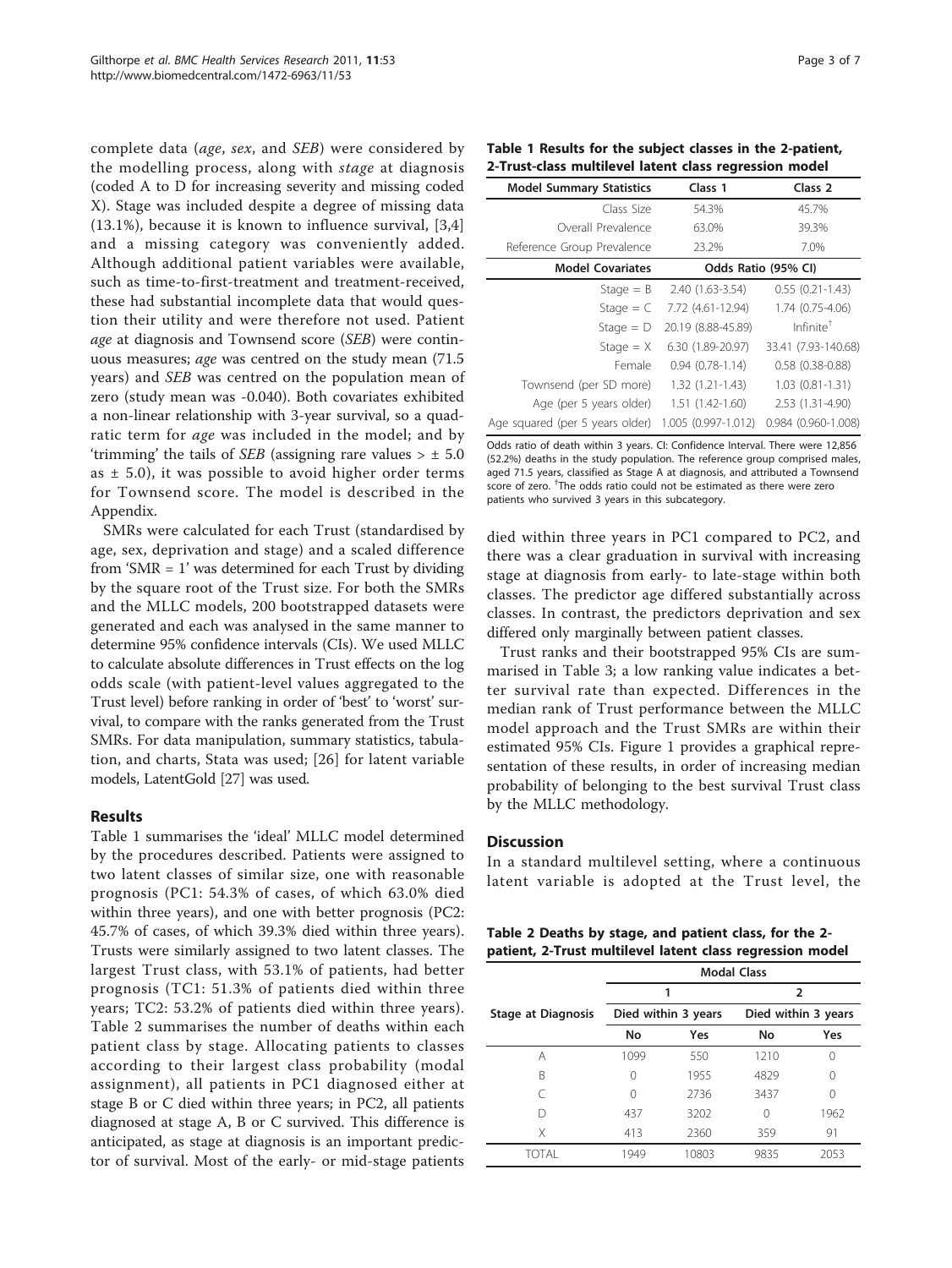<span id="page-3-0"></span>

| Table 3 Trust ranks from the MMLC model and the |  |  |  |  |
|-------------------------------------------------|--|--|--|--|
| calculation of Trust SMRs                       |  |  |  |  |

| <b>Trust</b>   | <b>Median</b><br>probability of<br>belonging to<br>best survival<br><b>Trust class</b> | Median Rank (95% CI) |                |
|----------------|----------------------------------------------------------------------------------------|----------------------|----------------|
|                |                                                                                        | ML LC                | <b>SMR</b>     |
| 1              | 1.000                                                                                  | $1(1-9.5)$           | $6(2-11)$      |
| $\overline{2}$ | 0.999                                                                                  | $3(1-11)$            | $4(1-10.5)$    |
| 3              | 0.997                                                                                  | $4(1-11)$            | $3(1-10.5)$    |
| $\overline{4}$ | 0.996                                                                                  | $4(1-15)$            | $8(3-14.5)$    |
| 5              | 0.993                                                                                  | $5(1-12.5)$          | $5(1-13)$      |
| 6              | 0.956                                                                                  | $8(2-16)$            | $9(2-17)$      |
| 7              | 0.912                                                                                  | $9(3-17)$            | $5(1-17)$      |
| 8              | 0.908                                                                                  | $9(2-17)$            | $6(1-18)$      |
| 9              | 0.897                                                                                  | $9(3-18)$            | $5(1-18)$      |
| 10             | 0.816                                                                                  | $10(3-17)$           | $8(1-18)$      |
| 11             | 0.575                                                                                  | $11(3.5-18)$         | $11(3-17)$     |
| 12             | 0.476                                                                                  | 13 (5.5-18)          | $12.5(3-18)$   |
| 13             | 0.372                                                                                  | $12(4-18.5)$         | $11.5(5.5-17)$ |
| 14             | 0.359                                                                                  | $12(3-19)$           | $12(7-17)$     |
| 15             | 0.152                                                                                  | $14(5.5-19)$         | $15(4.5-18)$   |
| 16             | 0.070                                                                                  | $14(4-19)$           | $13(7-18)$     |
| 17             | 0.070                                                                                  | $15(7.5-19)$         | $16(7.5-18)$   |
| 18             | 0.003                                                                                  | $18(7-19)$           | 15 (10-18)     |
| 19             | 0.002                                                                                  | 18 (13.5-19)         | 19 (18-19)     |

implicit assumption is that Trust-level outcomes have an underlying normal distribution (conditional on Trust-level covariates): Trusts are effectively treated as a random sample of a larger (infinite) population of Trusts. Trusts are not, however, randomly placed geographically and nor are patients randomly assigned to Trusts. Parametric assumptions were therefore replaced by other assumptions which are less restrictive by adopting discrete latent variables, although there remains a degree of geographical dependency that is not accounted for. This remains a limitation. The simplest MLLC model adopted was therefore where the continuous latent variable at the upper level is replaced by a categorical latent variable. The model estimates the mean outcome for each Trust class and the size of each Trust class (summation of Trust probabilities for each Trust class) and no assumptions were made regarding the underlying distribution or class sizes. More complex models can extend this approach to accommodate the spatial dependencies, though this will be part of future developments.

An upper-level discrete latent variable allows for individual Trusts to be assigned probabilistically across the discrete latent classes, providing less restricted weighting of Trust relative performance. This may improve the accuracy of the estimated patient outcome differences

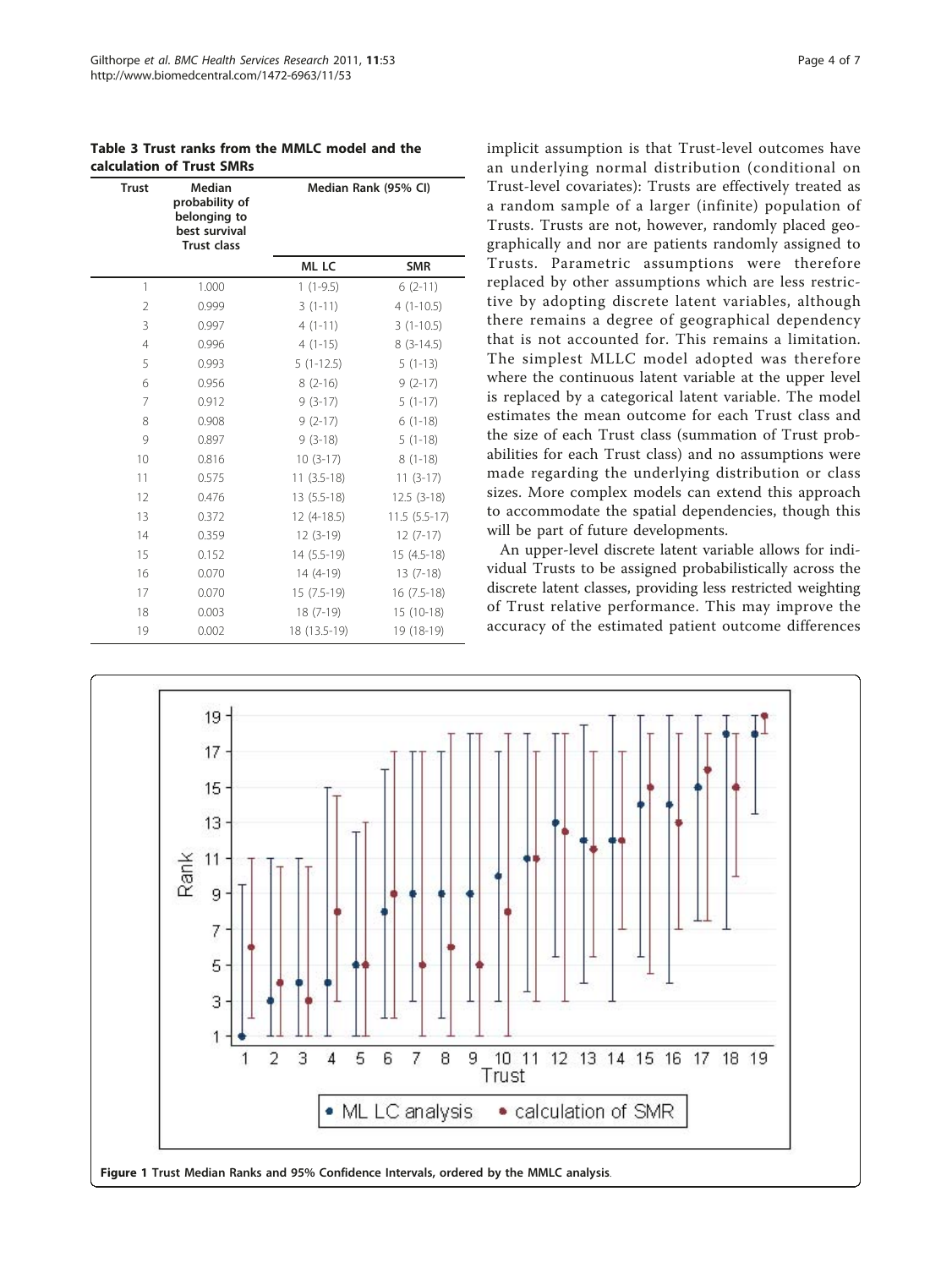across Trust classes, which improves the estimated patient casemix adjustment for individual Trusts. The MLLC model is more likely to capture contextual effects due to the inherent data hierarchy than either a standard multilevel approach or by merely estimating Trust ranks according to their SMRs. Continuous and discrete latent variables, if combined, may prove more parsimonious, with variation within each Trust class captured by the continuous latent variable, potentially leading to fewer Trust classes needed to describe overall Trustlevel variation. Where determination of Trust ranks is important, the estimation of Trust outcomes is simpler if the categorical latent variable only is adopted at the Trust level, avoiding derivation of the normally distributed effects within each Trust class. Addressing spatial dependencies amongst the Trusts may nevertheless warrant incorporating upper-level effects.

In fixing patient-level latent class composition and accommodating patient casemix differences, the residual Trust-class differences in outcome reflect variations in Trust performance that depend upon Trust characteristics (differences in the treatments given and healthcare delivery processes). Model improvement might be feasible with more patient-level variables, but this would incorporate incomplete data, which can cause bias. Within a latent class framework the uncertainty surrounding unrecorded or unused patient characteristics is modelled explicitly: 'fuzzy' matching. Trust-level covariates might explain some of the Trust-class outcome differences if included. The optimum number and composition of Trust (and possibly patient) classes may change with the inclusion/exclusion of different covariates.

The probabilities of Trust class membership in Table [3](#page-3-0) were marked, with most Trusts belonging entirely or predominantly to one Trust class. This is unsurprising, as there is only a modest difference between the two classes in median survival, and probabilistic assignment differentiates between the two, providing a class weighted combined survival rate. It is not feasible, however, for a Trust to be assigned a class weighted survival rate below that of the poorer survival class, or above that of the better survival class. This is an implicit constraint on the estimated weighted survival for Trusts allocated entirely to one of the two classes (e.g. Trust 1). To alleviate this, more Trust-level classes could be sought, increasing the number until no Trust had a probabilistic assignment of exactly one for classes at the extremities of the range of Trust outcome means. More research is needed, but as applied here, the estimated ranks are robust.

Although the analyses undertaken were primarily for illustration of the proposed methodology, the results are to be taken seriously. Bias may have occurred, however, due to patients with more than one Trust visit having been assigned the most recent Trust visited as the

treatment centre. If diagnosis was made at a separate Trust to that which subsequently provided treatment, it would be the latter that was important when modelling healthcare delivery and process variables. In our dataset, 75% of patients visited only one Trust. Nevertheless, some inaccuracies may remain, which could be addressed by screening each patient journey to determine where the majority of interventions take place, or by using multilevel multiple membership models for multiple treatment centres. Furthermore, technically, we have cross-classified data, with patients nested in both area of residence (which yields the patient SEB) and diagnostic centre (Trust); the area level is thus crossed with the Trust level. The number of patients in each area, however, is small and for simplicity of illustration we discarded this level in our model. The methodological principles of MLLC modelling extend theoretically to a cross-classified context, but software does not yet facilitate this.

We have satisfactorily demonstrated the principles of step (i) outlined previously, but there is more research to be undertaken to determine the processes for steps (ii) and (iii), which embark upon modelling patient pathways and the evaluation of process differences that vary across healthcare provider institutions. Distinction could then be made between the delivery of care (e.g. treatments) and health service process characteristics (e.g. delays to treatment) that make up the total patient experience. The proposed methodology paves the way for a more advanced modelling approach to the analysis of treatment centre characteristics (in addition to patient casemix characteristics), where differences in the patient pathway of care are modelled to evaluate organisational features in relation to patient outcomes. Such strategies permit hypothesis generation around which healthcare delivery and organisational features warrant intervention, informing prospective cluster-randomised trials targeted at improving service organisation and delivery. This feeds into existing approaches for quality improvement research, consistent with the principles of the MRC framework for the development and evaluation of complex interventions [[28\]](#page-6-0).

## Conclusions

The main advantages of the MLLC approach are that it provides accurately derived estimates of the outcome differences across Trust classes, hence improved 'casemix adjustment' for individual Trusts. Trust level covariates may be included, capturing additional casemix complexity. Although deliberately simplified, our illustration demonstrates a principle that could readily extend to a number of more sophisticated scenarios (e.g. time-toevent analysis, multiple treatment centres, cross-classified structures). The MLLC model paves the way to adjust for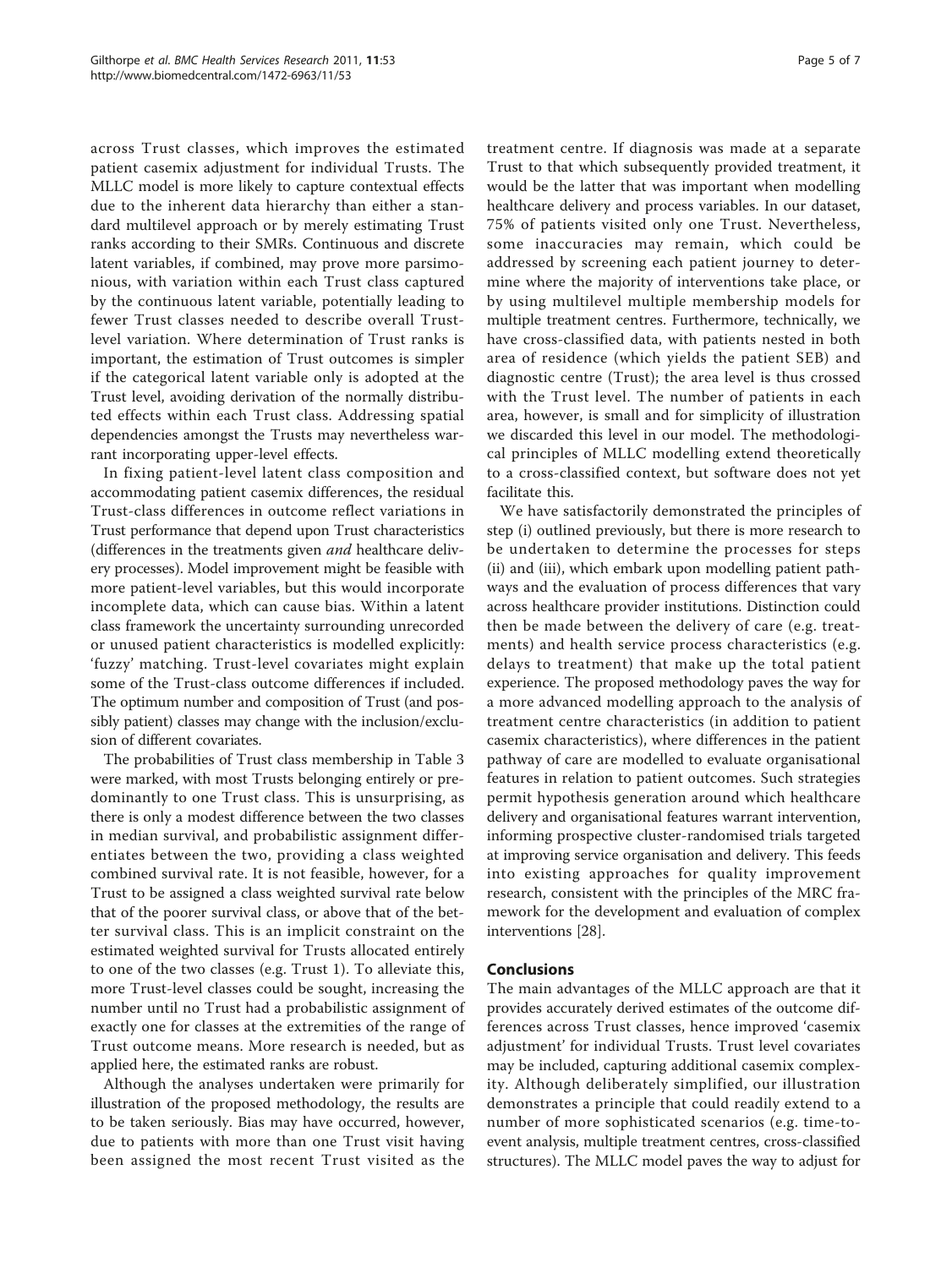<span id="page-5-0"></span>variations in the patient pathway (especially delivery of appropriate healthcare), permitting the evaluation of institutional processes, which should provide a more robust approach to evaluating institutional performance than is current practice.

#### Appendix

The multilevel latent class model used in this study takes the form:

$$
P\left(\gamma_{ij}=1\,\big|\,\underline{X}_{ij}\right)=\sum_{t=1}^T P\left(\,t\,\right)\left\{\sum_{c=1}^C p\left(\,c\,\big|\,t\,\right)P^{(c)}\left(\,\gamma_{ij}=1\,\big|\,\underline{X}_{ij},c\,\right)\right\}
$$

where  $y_{ii}$  is the outcome (*death* = 1, *alive* = 0) for patient *i* within Trust *j*;  $\underline{X}_{ii}$  is the vector of patientlevel covariates;  $t$  are the Trust classes  $(1...T)$ ; and  $c$  are the patient classes (1...C);  $p(c|t)$  is the probability of being in patient class  $c$  conditional on being in Trust class  $t$ , and in this study  $C$  is taken as the same for each Trust. The patient class model,  $P^{(c)}$ , expands to:

$$
P^{(c)}(\gamma_{ij} = 1 | \underline{X}_{ij}, c)
$$
  
=  $\left[1 + e^{-\left\{\beta_0^{(c)} + \beta_1^{(c)}SEX_{ij} + \beta_2^{(c)}AGE_{ij} + \beta_3^{(c)}AGE_{ij} + \beta_4^{(c)}SEB_{ij} + \beta_5^{(c)}STAGE_{ij}}\right\}\right]^{-1}$ 

where  $\beta_0^{\, (c)}$  to  $\beta_5^{\, (c)}$  are the patient-class specific coefficients for the patient-level covariates.

#### Acknowledgements

The authors would like to thank the Northern and Yorkshire Cancer Registry and Information Service (NYCRIS) for access to the routinely collected data for the purposes of this research.

#### Author details

<sup>1</sup>Centre for Epidemiology & Biostatistics, School of Medicine, University of Leeds, Worsley Building, Clarendon Way, Leeds, LS2 9JT, UK. <sup>2</sup>School of Healthcare, University of Leeds, Baines Wing, University Campus, Leeds, LS2 9UT, UK. <sup>3</sup>Leeds Institute of Health Sciences, School of Medicine, University of Leeds, Charles Thackrah Building, Clarendon Road, Leeds, LS2 9LJ, UK. 4 Northern and Yorkshire Cancer Registry and Information Service, Level 6 Bexley Wing, St James's Institute of Oncology, Leeds, LS9 7TF, UK. <sup>5</sup>Cancer Information Section, International Agency for Research on Cancer, 150 cours Albert Thomas, F-69372 Lyon Cedex 08, France.

#### Authors' contributions

MSG conceived the idea and planned the study, he drafted the manuscript, and coordinated input from all coauthors; WJH did the analysis, addressing the statistical problems throughout the course of analytical developments, she produced the results (tables and chart) and drafted the manuscript; AD contributed her expertise from previous work that led on to this study and commented on the manuscript; DF provided cancer epidemiology expert advice and commented on the manuscript; RMW contributed to initial discussions surrounding concept and study design, helped steer the analyses, and contributed to the interpretation of the results and the writing of the manuscript. All authors read and approved the final manuscript.

#### Competing interests

The authors declare that they have no competing interests.

Received: 19 April 2010 Accepted: 1 March 2011 Published: 1 March 2011

#### References

- 1. Kee F, Wilson RH, Harper C, Patterson CC, McCallion K, Houston RF, et al: [Influence of hospital and clinician workload on survival from colorectal](http://www.ncbi.nlm.nih.gov/pubmed/10334746?dopt=Abstract) [cancer: cohort study.](http://www.ncbi.nlm.nih.gov/pubmed/10334746?dopt=Abstract) BMJ 1999, 318:1381-1385.
- 2. Steele RJ: [The influence of surgeon case volume on outcome in site](http://www.ncbi.nlm.nih.gov/pubmed/8654597?dopt=Abstract)[specific cancer surgery.](http://www.ncbi.nlm.nih.gov/pubmed/8654597?dopt=Abstract) Eur J Surg Oncol 1996, 22:211-213.
- 3. Monnet E, Faivre J, Raymond L, Garau I: [Influence of stage at diagnosis on](http://www.ncbi.nlm.nih.gov/pubmed/10507771?dopt=Abstract) [survival differences for rectal cancer in three European populations.](http://www.ncbi.nlm.nih.gov/pubmed/10507771?dopt=Abstract) Br J Cancer 1999, 81:463-468.
- 4. Woodman CB, Gibbs A, Scott N, Haboubi NY, Collins S: [Are differences in](http://www.ncbi.nlm.nih.gov/pubmed/11556824?dopt=Abstract) [stage at presentation a credible explanation for reported differences in](http://www.ncbi.nlm.nih.gov/pubmed/11556824?dopt=Abstract) [the survival of patients with colorectal cancer in Europe?](http://www.ncbi.nlm.nih.gov/pubmed/11556824?dopt=Abstract) Br J Cancer 2001, 85:787-790.
- McMillan DC, Hole DJ, McArdle CS: [The impact of old age on cancer](http://www.ncbi.nlm.nih.gov/pubmed/18797465?dopt=Abstract)[specific and non-cancer-related survival following elective potentially](http://www.ncbi.nlm.nih.gov/pubmed/18797465?dopt=Abstract) [curative surgery for Dukes A/B colorectal cancer.](http://www.ncbi.nlm.nih.gov/pubmed/18797465?dopt=Abstract) Br J Cancer 2008, 99:1046-1049.
- Pollock AM, Vickers N: [Breast, lung and colorectal cancer incidence and](http://www.ncbi.nlm.nih.gov/pubmed/9347452?dopt=Abstract) [survival in South Thames Region, 1987-1992: the effect of social](http://www.ncbi.nlm.nih.gov/pubmed/9347452?dopt=Abstract) [deprivation.](http://www.ncbi.nlm.nih.gov/pubmed/9347452?dopt=Abstract) J Public Health Med 1997, 19:288-294.
- 7. Schrijvers CT, Mackenbach JP, Lutz JM, Quinn MJ, Coleman MP: [Deprivation, stage at diagnosis and cancer survival.](http://www.ncbi.nlm.nih.gov/pubmed/7591225?dopt=Abstract) Int J Cancer 1995, 63:324-329.
- 8. Wichmann MW, Muller C, Hornung HM, Lau-Werner U, Schildberg FW: [Gender differences in long-term survival of patients with colorectal](http://www.ncbi.nlm.nih.gov/pubmed/11488795?dopt=Abstract) [cancer.](http://www.ncbi.nlm.nih.gov/pubmed/11488795?dopt=Abstract) Br J Surg 2001, 88:1092-1098.
- 9. Wolters U, Stutzer H, Isenberg J: [Gender related survival in colorectal](http://www.ncbi.nlm.nih.gov/pubmed/8702251?dopt=Abstract) [cancer.](http://www.ncbi.nlm.nih.gov/pubmed/8702251?dopt=Abstract) Anticancer Res 1996, 16:1281-1289.
- 10. Normand SLT, Sykora K, Li P, Mamdani M, Rochon PA, Anderson GM: [Readers guide to critical appraisal of cohort studies: 3. Analytical](http://www.ncbi.nlm.nih.gov/pubmed/15860831?dopt=Abstract) [strategies to reduce confounding.](http://www.ncbi.nlm.nih.gov/pubmed/15860831?dopt=Abstract) BMJ 2005, 330:1021-1023.
- 11. Rosenbaum PR, Rubin DB: The central role of the propensity score in observational studies for causal effects. Biometrika 1983, 70:41-55.
- 12. Rosenbaum PR, Rubin DB: Reducing bias in observational studies using subclassification on the propensity score. J Am Stat Assoc 1984, 79:516-524.
- 13. Cohen ME, Dimick JB, Bilimoria KY, Ko CY, Richards K, Hall BL: [Risk](http://www.ncbi.nlm.nih.gov/pubmed/19959035?dopt=Abstract) [adjustment in the American College of Surgeons National Surgical](http://www.ncbi.nlm.nih.gov/pubmed/19959035?dopt=Abstract) [Quality Improvement Program: A comparison of logistic versus](http://www.ncbi.nlm.nih.gov/pubmed/19959035?dopt=Abstract) [hierarchical modeling.](http://www.ncbi.nlm.nih.gov/pubmed/19959035?dopt=Abstract) Journal of the American College of Surgeons 2009, 209:687-93.
- 14. Damman OC, Stubbe JH, Hendriks M, Arah OA, Spreeuwenberg P, Delnoij DM, et al: [Using multilevel modeling to assess case-mix adjusters](http://www.ncbi.nlm.nih.gov/pubmed/19238105?dopt=Abstract) [in consumer experience surveys in health care.](http://www.ncbi.nlm.nih.gov/pubmed/19238105?dopt=Abstract) Med Care 2009, 47:496-503.
- 15. Neumann A, Holstein J, Le Gall JR, Lepage E: Measuring [performance in](http://www.ncbi.nlm.nih.gov/pubmed/15364094?dopt=Abstract) [health care: case-mix adjustment by boosted decision trees.](http://www.ncbi.nlm.nih.gov/pubmed/15364094?dopt=Abstract) Artif Intell Med 2004, 32:97-113.
- 16. Nicholl J: [Case-mix adjustment in non-randomised observational](http://www.ncbi.nlm.nih.gov/pubmed/17933961?dopt=Abstract) [evaluations: the constant risk fallacy.](http://www.ncbi.nlm.nih.gov/pubmed/17933961?dopt=Abstract) J Epidemiol Community Health 2007, 61:1010-1013.
- 17. Deeks JJ, Dinnes J, D'Amico R, Sowden AJ, Sakarovitch C, Song F, et al: [Evaluating non-randomised intervention studies.](http://www.ncbi.nlm.nih.gov/pubmed/14499048?dopt=Abstract) Health Technol Assess 2003, 7:iii-173.
- 18. World Health Organisation: The International Statistical Classification of Diseases and Health Related Problems ICD-10: Tenth Revision. 2 edition. Geneva: World Health Organisation; 2005.
- 19. DUKES CE: The surgical pathology of rectal cancer. J Clin Pathol 1949, 2:95-98.
- 20. Townsend P, Phillimore P, Beattie A: Health and Deprivation: Inequality and the North London: Routledge; 1988.
- 21. Schwarz G: Estimating the dimension of a model. Annals of Statistics 1978, 6:461-464.
- 22. Akaike H: A new look at the statistical identification model. IEEE Trans Auto Control 1974, 19:716-723.
- 23. Gilthorpe MS, Frydenberg M, Cheng Y, Baelum V: [Modelling count data](http://www.ncbi.nlm.nih.gov/pubmed/19902494?dopt=Abstract) [with excessive zeros: the need for class prediction in zero-inflated](http://www.ncbi.nlm.nih.gov/pubmed/19902494?dopt=Abstract) [models and the issue of data generation in choosing between zero-](http://www.ncbi.nlm.nih.gov/pubmed/19902494?dopt=Abstract)